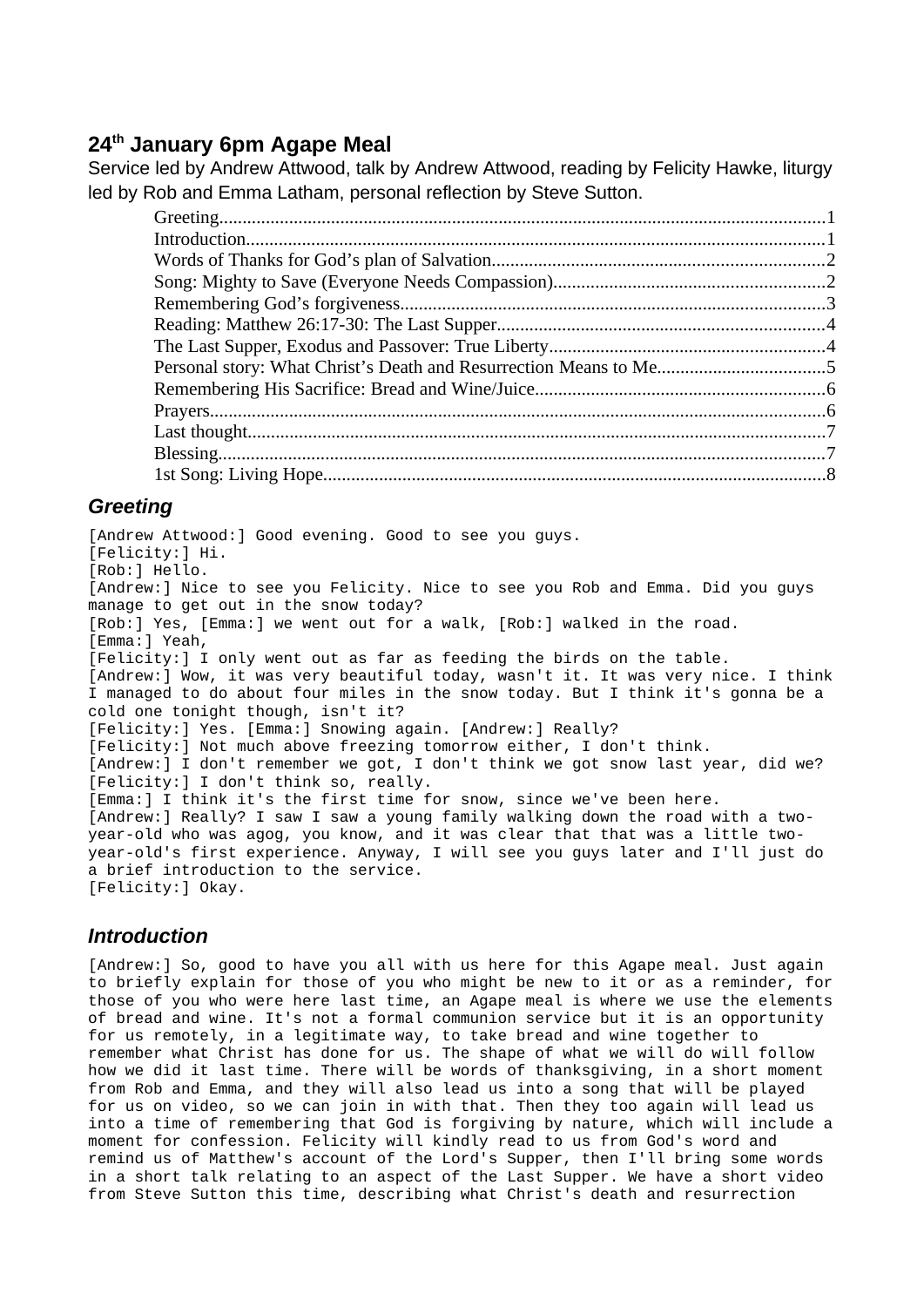means to him, and then after that point, I will encourage us all to take bread and wine, and we'll eat and drink in remembrance of Christ. Towards the end of our service, Rob and Emma again will remind us this time of resurrection life. After the death of Jesus follows the good news of His resurrection, and we will finish with me blessing, and then a final hymn. So we do hope that that is going to be helpful to you, and I hope that you will be able to join in with all the elements as fully as you can. So I'm now going to hand it over to Rob and Emma.

## <span id="page-1-1"></span>*Words of Thanks for God's plan of Salvation*

[Rob Latham:]

So we begin by giving thanks to our God.

Thank You, Lord, for Your infinite wisdom and Your infinite grace, as demonstrated in the plan of salvation. Thank You for bringing us into communion with You through Your wonderful, redeeming work.

We praise You, Father, for sending Your Son, our Saviour Jesus Christ to come to this earth and to be born into the human race, over two thousand years ago, so that by His death and resurrection we might be able to look to Him as our Rescuer.

#### **Lord, we believe.**

[Emma Latham:]

Thank You that Jesus Christ is able to save forever those who draw near to God through Him.

We praise You that He continues to intercede for us, and His grace keeps us in relationship with You, our God.

### **Lord, we believe.**

#### [Rob:]

Thank You, Father, that the Spirit Himself testifies with our spirit that we are children of God. Thank You that we have been adopted into Your family through the work of Your Son.

We praise You that we can be assured of our inheritance of eternal life, through Jesus Christ our Lord, who lives and reigns in unity with the Father and the Holy Spirit.

#### **Lord, we believe.**

In Jesus' name we pray. **Amen**

## <span id="page-1-0"></span>*Song: Mighty to Save (Everyone Needs Compassion)*

- 1. Everyone needs compassion A love that's never failing Let mercy fall on me
- 2. Everyone needs forgiveness The kindness of a Saviour The hope of nations

*Chorus:*

Saviour, He can move the mountains My God is mighty to save He is mighty to save Forever Author of Salvation He rose and conquered the grave Jesus conquered the grave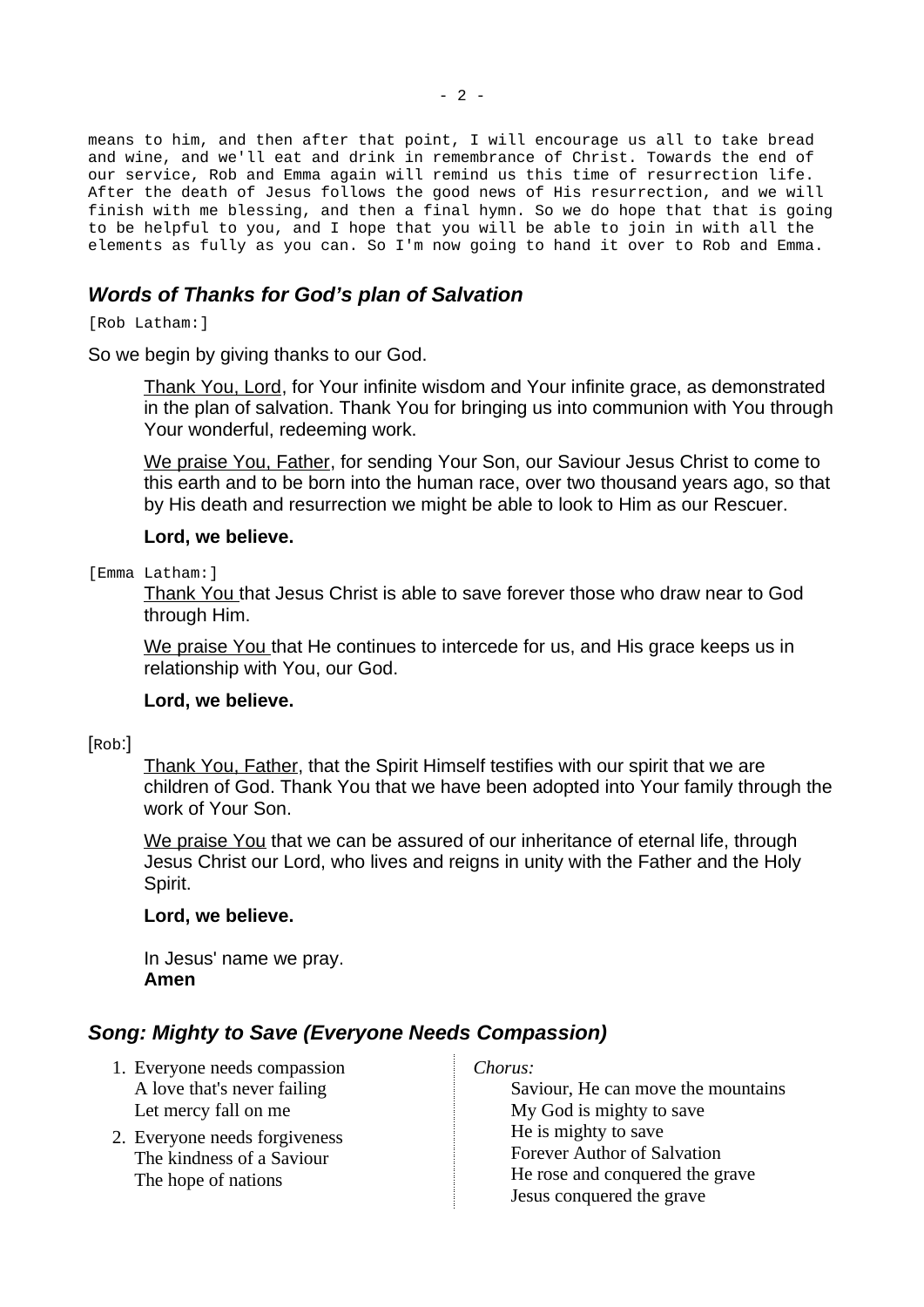| 3. So take me as you find me<br>All my fears and failures<br>Fill my life again<br>4. I give my life to follow<br>Everything that I believe in<br>Now I surrender | Bridge:<br>Shine your light and let the whole world see<br>We're singing for the glory of the risen King<br>Jesus |
|-------------------------------------------------------------------------------------------------------------------------------------------------------------------|-------------------------------------------------------------------------------------------------------------------|
|                                                                                                                                                                   | Repeat Bridge<br>Chorus $x$ 2                                                                                     |
| Chorus $x$ 2                                                                                                                                                      | Bridge $x$ 3                                                                                                      |

- 3 -

## <span id="page-2-0"></span>*Remembering God's forgiveness*

[Emma:]

And now we remember that God is a forgiving God.

"You, Lord, are forgiving and good, abounding in love to all who call to you."<sup>[1](#page-2-1)</sup> "Blessed is the one whose transgressions are forgiven, whose sins are covered." [2](#page-2-2) "As far as the east is from the west, so far has God removed our transgressions from us." [3](#page-2-3)

Jesus says, 'Repent, for the kingdom of heaven is close at hand.' [4](#page-2-4)

In a moment of quiet, let us reflect on our lives before God, bringing to Him whatever needs to be confessed.

So as a community, let us turn away from our sin and turn to Christ, confessing our sins in penitence and faith.

## *All* **Lord God,**

**we have sinned against you; we have done evil in your sight. We are sorry and repent. Have mercy on us according to your love. Wash away our wrongdoing and cleanse us from our sin. Renew a right spirit within us and restore us to the joy of your salvation; through Jesus Christ our Lord. Amen.**

May the Father of all mercies cleanse *us* from o*ur* sins, and restore *us* in his image to the praise and glory of his name, through Jesus Christ our Lord.

*All* **Amen.**

- <span id="page-2-1"></span>1 Psalm 86:5
- <span id="page-2-2"></span>2 Psalm 32:1
- <span id="page-2-3"></span>3 Psalm 103:12
- <span id="page-2-4"></span>4 Matthew 3:2, no particular translation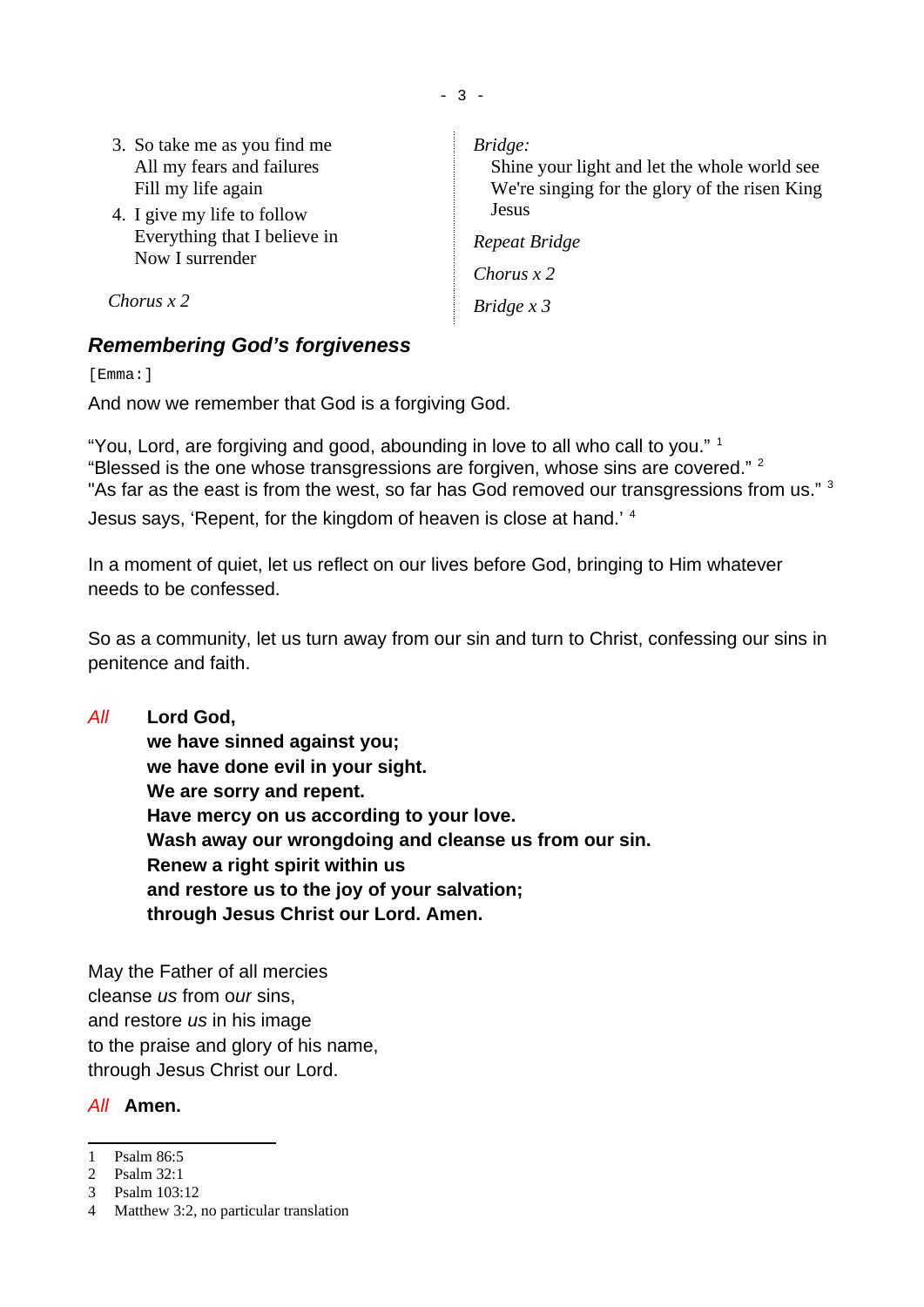## <span id="page-3-1"></span>*Reading: Matthew 26:17-30: The Last Supper*

20 When evening came, Jesus was reclining at the table with the Twelve. 21 And while they were eating, he said, "Truly I tell you, one of you will betray me."

22 They were very sad and began to say to him one after the other, "Surely not I, Lord?"

23 Jesus replied, "The one who has dipped his hand into the bowl with me will betray me. 24 The Son of Man will go just as it is written about him. But woe to that man who betrays the Son of Man! It would be better for him if he had not been born."

25 Then Judas, the one who would betray him, said, "Surely not I, Rabbi?"

Jesus answered, "You have said so."

26 While they were eating, Jesus took bread, gave thanks and broke it, and gave it to his disciples, saying, "Take and eat; this is my body."

27 Then he took the cup, gave thanks and offered it to them, saying, "Drink from it, all of you. 28 This is my blood of the covenant, which is poured out for many for the forgiveness of sins. 29 I tell you, I will not drink from this fruit of the vine from now on until that day when I drink it anew with you in my Father's kingdom."

30 When they had sung a hymn, they went out to the Mount of Olives.

This is the word of the Lord. **Thanks be to God.**

### <span id="page-3-0"></span>*The Last Supper, Exodus and Passover: True Liberty*

[Andrew:]

Thank you Felicity. Well, let's just have a moment of quiet before I speak and share some words Let's just be still for a moment. Remember that Last Supper, that Jesus had with the Twelve.

Father God, would You help us to enter into the incredible mystery and power of what Jesus was doing that night with bread and wine. Amen.

So, the aspect that I wanted to explore this evening, when I was thinking about the Last Supper, was the theme of Exodus. Exodus obviously is the whole story of how the people of Israel were rescued. Why might Jesus have chosen Passover, as the particular festival where He would initiate this new covenant? Why would He choose this one? There were various other festivals He could have pointed to, and they all had significance. So why Passover? In simple terms, Passover was the ultimate sign of God's power and God's will to free His people from slavery, the ultimate sign of God's power and His will to free His people from slavery. And it was indeed, those of you who will be familiar with this, the nature of how Israel functioned, it was something rehearsed year upon year by the people of Israel rehearsing the story, all the time, and it was a defining story for them, so whole families would get together and even on a more frequent basis they would break bread and remember, and they would remember this moment of rescue, this extraordinary moment of God intervening in real time, in real history and setting them free.

Of course Passover is not a parable, it's something true. It was liberty from the oppressors in Egypt. Those of you who know the story of Genesis will recognise how the people of Israel, with Joseph in particular, ended up settling in Egypt for a while, and that whole extraordinary account of Joseph being exalted to a position of influence in Egypt, and the Israelites being favoured because of their connection to him. But time passed, and they became enslaved by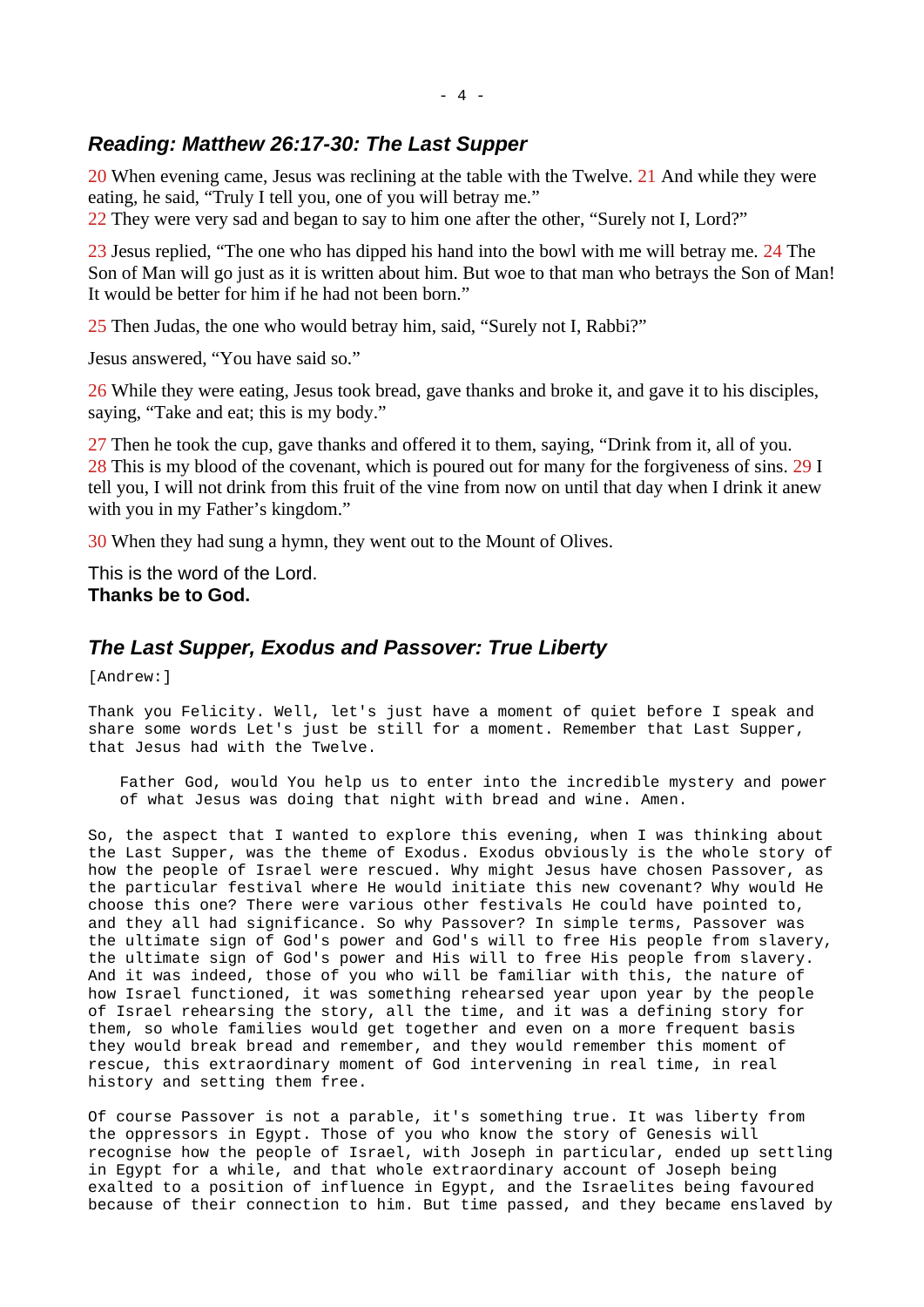rulers who didn't know of Joseph, and didn't know of the stories connected to God's people. And so there was a captivity that settled in.

Captivity is a theme that we are familiar with in the history of the world. Captivity is in every direction. And in a small sense, even in the UK we are experiencing captivity right now, because of lockdown, we're limited in what we can do. But the thing is this: Jesus was adopting the story of Passover, because it was a pointer towards something else. You see, the original Passover was to do with liberty from powers in Egypt, but what Jesus was going to do was liberty from the powers behind *all* such systems: the power of Satan and the power of sin. You see, God in Christ was about to break the power of evil and sin forever. Those of you who are familiar with what happens at Passover, a lamb was killed, and blood was sprinkled. In the very first Passover they sprinkled blood on the lintels of the door. They kind of surrounded that entrance point with fresh blood, and it was to protect them from the Angel of Death that was passing over.

And they would re-enact the killing of the lamb, the sprinkling of blood, and they would eat, and they would eat in haste, because they were about to leave, they were about to leave captivity and head out towards freedom. Death was going to pass over, but this time with the re-enactment of Jesus, at His Last Supper, the punishment was going to fall not on a lamb, but on an innocent Man, on Himself. The whole story, you see, of Israel is recapitulated, is retold through Jesus again and again and again, and it was in this instance that Jesus was effectively going to be like the new Moses, He was going to lead the people out of the true Egypt, the oppression of wickedness and the captivity of our own sin, almost like taking us through a new Red Sea into a new true Promised Land. I don't know how you feel about that. But when I look at the bread, and I look at the wine, I'm seeing them as symbols of liberty, symbols of great celebration, because something has been broken, and we can walk into true and new freedom. Imagine smashing chains of slavery. Imagine being bound by something that holds you. And then the chains falling off.

It's very important to remember that the role of the people of Israel in the first Exodus was simply to gather their possessions and follow Moses out, to walk behind him, and to be led out. The people of Israel were not people of war, they didn't have spears and they weren't fighting their way out in their own strength. They were walking out because God unilaterally had set them free. And so it is when we celebrate the death of Christ, we are simply walking behind Christ, out of our slavery, our slavery to sin and Satan, we don't contribute to it. We walk out behind Christ, just like the people of Israel walked out behind Moses. So, when we eat and drink, you see, we are allying ourselves to Him, to the new Moses, to Jesus. And as a result, we are made free. This is the true liberty from the real lockdown. This is where we get to be truly emancipated, truly set free. And every single time we break bread and drink wine we celebrate our own freedom that Jesus Himself has won for us.

#### <span id="page-4-0"></span>*Personal story: What Christ's Death and Resurrection Means to Me*

Now we're just going to have a short video from Steve Sutton, who will tell us what the death and resurrection of Jesus means to him.

[Steve:] Jesus's death speaks to me of the holiness of God, and the severity of sin, the offence that it is against the holiness of God, the seriousness of sin. Jesus took my sin upon Himself and it cost Him His life. That's the seriousness of sin.

But His resurrection, that speaks to me of the total victory that He won over sin, over death, over Hell, over all the works of evil, and that His death was accepted by the Father. And it covers both sins of the past, sins of the present, and, should there be any future sin, He covered that too: a total and utter victory over the works of evil.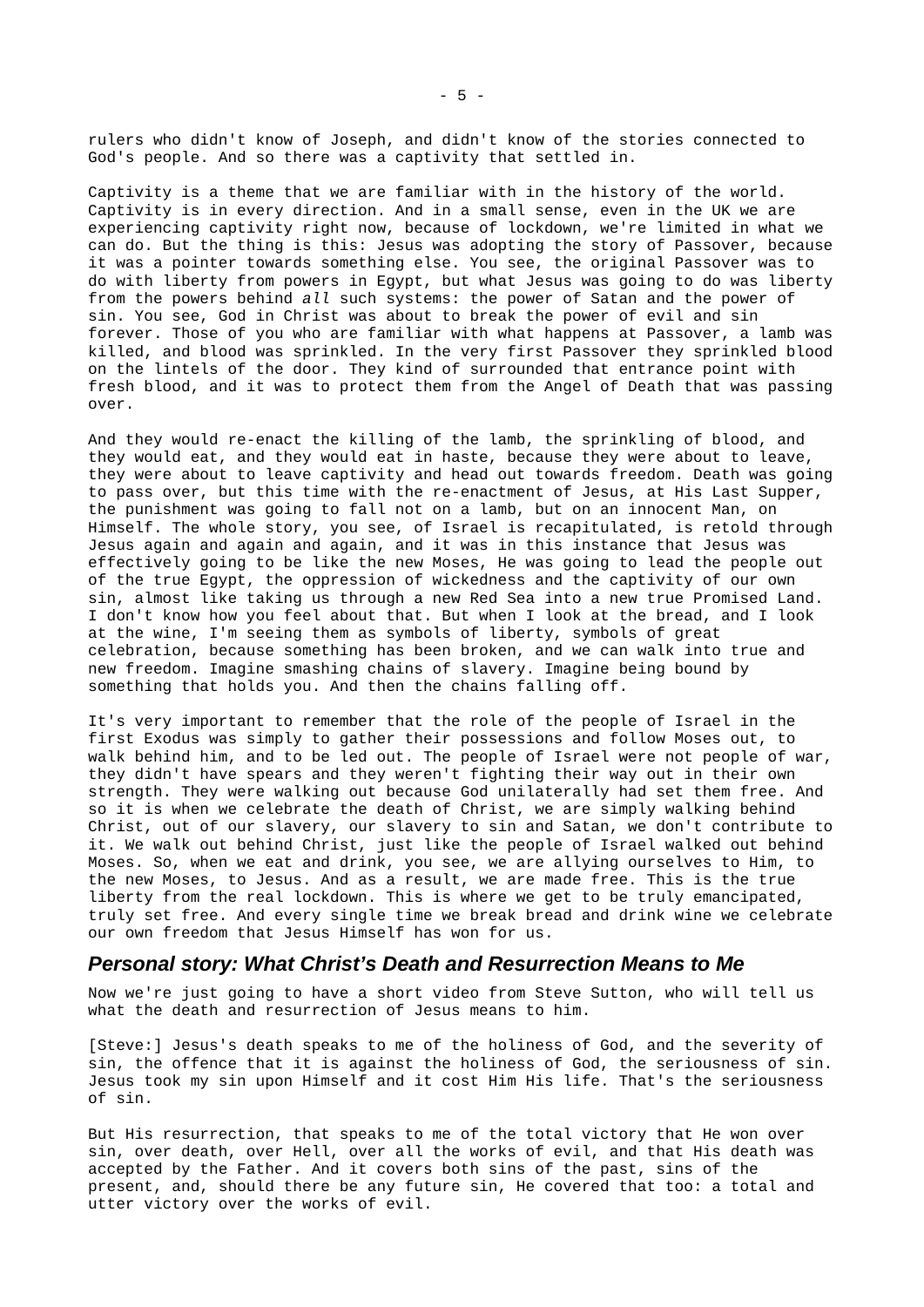#### <span id="page-5-1"></span>*Remembering His Sacrifice: Bread and Wine/Juice*

Thank you, Steve. That is so good to hear. I thought before we actually break bread and wine, make sure you've got them to handle now, so that we can be moving to that point in our service, but I thought we could have a full minute of quiet, where we reflect on what Christ has done for us personally. So let's just be still for a minute.

So let me read to you again, some of the words from the passage Felicity brought to us. It says this in Matthew 26 starting at verse 26 this time<sup>[5](#page-5-2)</sup>.

While they were eating, Jesus took bread,

So if you wish, join with me and take bread.

and when he had given thanks, he broke it and gave it to his disciples, saying, 'Take and eat; this is my body.'

So take bread and do eat.

So the reading continues.

27 Then he took a cup, and when he had given thanks, he gave it to them, saying, 'Drink from it, all of you. 28 This is my blood of the new covenant, which is poured out for many for the forgiveness of sins. 29 I tell you, I will not drink from this fruit of the vine from now on until that day when I drink it new with you in my Father's kingdom.'

So take the cup and drink in remembrance of Christ.

Once again, a moment of quiet and a time to celebrate and reflect and remember what Christ has done for us.

I just wanted to conclude this section with some prayers for those who need still to sense and know and understand that the chains have been broken. So let's pray.

Lord Jesus, we remember Your choosing of Passover and Exodus as a key theme that You wanted us to understand.

For every one of us listening to this service who may feel bound in any way, in the name of Jesus Christ, we pray for the liberty of Christ and His Cross over each person.

If that applies to you, consciously bring to God now the areas of life where you feel unforgiven or bound or captive by anything, any habit any behaviour, anything from history, your history. Bring it to God now.

And once again I pray in the mighty name of Jesus Christ, may the blood of the Cross of Jesus set you free from all that holds you, that you may know the cleansing power of His sacrifice for you. And I do pray that you would be empowered by His Spirit to walk out into the freedom that He indeed has for you. In Jesus' name we pray, Amen.

I'm going to hand back over now to Rob and Emma.

#### <span id="page-5-0"></span>*Prayers*

[Rob:] So now we remember that Christ is risen and His power is available to us who believe.

1 There is therefore now no condemnation for those who are in Christ Jesus. 2 For the law of the Spirit of life in Christ Jesus has set me free from the law of sin and death. 3 For God has

<span id="page-5-2"></span><sup>5</sup> NIVUK 2011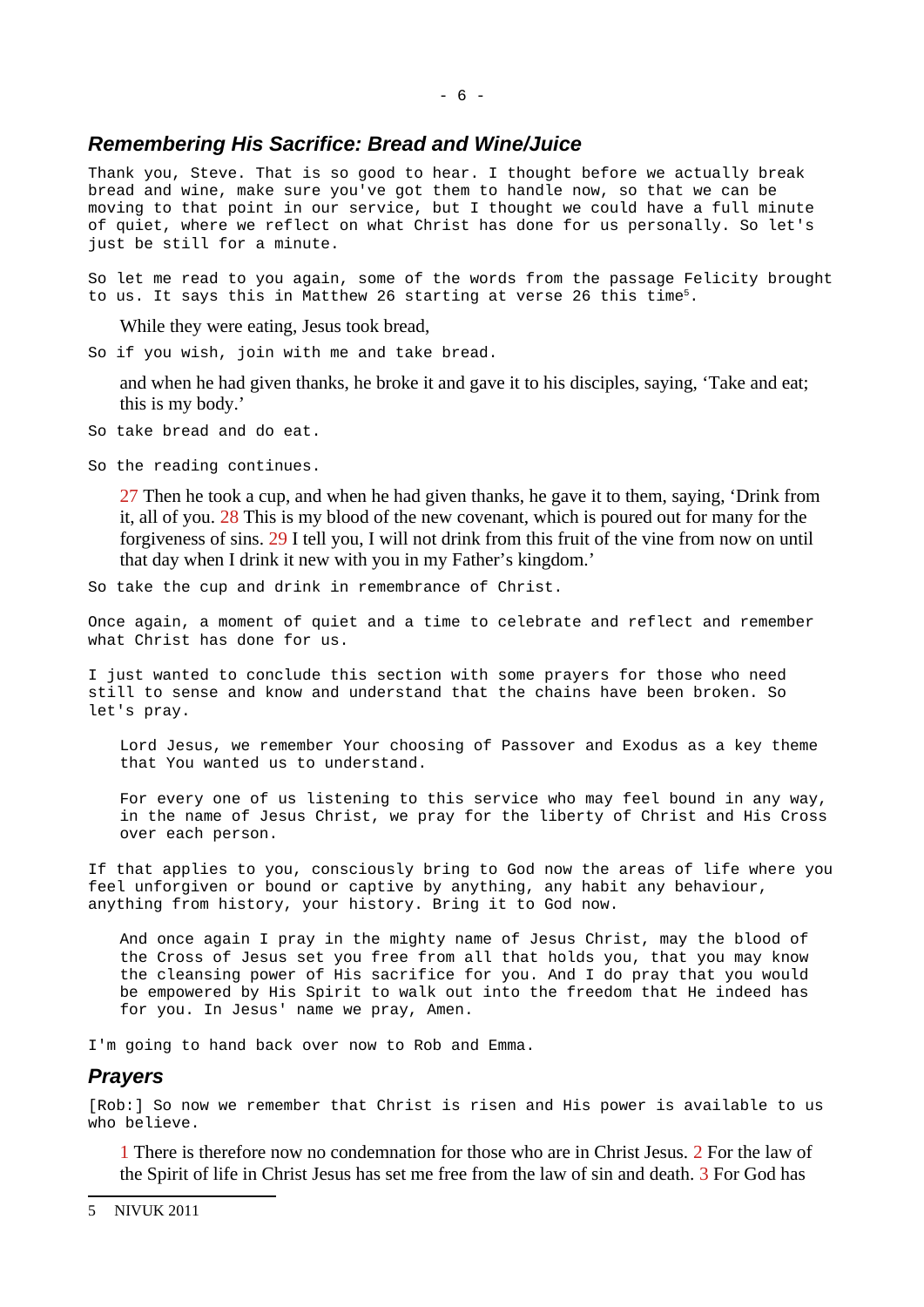done what the law, weakened by the flesh, could not do: sending his own Son in the likeness of sinful flesh and for sin, he condemned sin in the flesh, 4 in order that the just requirement of the law might be fulfilled in us, who walk not according to the flesh but according to the Spirit. Romans 8:1-4. [RSV]

Please spend one minute silently asking the Holy Spirit to take the throne in your life, and to transform every part of you.

[Emma:] We pray that we would know Christ risen from the dead, and know the power of His resurrection.<sup>[6](#page-6-2)</sup>

*We* have been crucified with Christ; it is no longer *us* who live, but Christ who lives in *us*; and the life *we* now live in the flesh *we* live by faith in the Son of God, who loved *us* and gave himself for *us*.

[Galatians 2:20, RSV, 'I' changed to 'us']

So please spend one minute enjoying the reality of Christ's living presence and allowing His resurrection power to renew you again.

[Rob:] So we commit ourselves into Your hands, Lord, trusting in Christ's death for us, and living in His glorious life, in Jesus' name, Amen.

### <span id="page-6-1"></span>*Last thought*

[Andrew:]

Amen. Thank you, Rob, and thank you, Felicity as well, for helping us with this service. Before we close with a word of blessing I just wanted to encourage those of you who may want to engage with bread and wine in different ways, away from these kinds of services. If you're part of a small group, I could encourage you to do exactly what we've been doing via Zoom. It's not a formal communion, so you have liberty to break bread and wine in that way, if you think that would encourage and strengthen you. Even within households, couples, families, if you would like to do bread and wine, do it, do it around the dinner table as a way of remembering Christ. And even if you're single on your own, I would just encourage you. Don't feel like you're separated from the body of Christ. We want you to feel that liberty and encouragement too. God bless you, if you want to take bread and wine. And remember what He has done for you as an individual.

#### <span id="page-6-0"></span>*Blessing*

So let me just finish with a word of blessing now and then we'll have our final song afterwards. Do close your eyes if it helps, but let me bless you.

Lord Jesus, we remember Your lifting of the cup, and Your lifting of the bread. Lord Jesus, we remember Your lifting of the Cross and the laying down of Your life. Lord Jesus, we remember the raising of Your body, and stepping out of the tomb, into glorious life. We pray for all those who are present, listening, watching, either live or later, that the presence of the risen Jesus would be close to them and guiding them, and Lord of their lives over these next days. And I pray, Lord, that You would continue to lead each one into a true Exodus, into true personal freedom in You. In Jesus' name I pray. Amen.

So God bless you, and we'll have our final song now.

<span id="page-6-2"></span><sup>6</sup> See Philippians 3:10